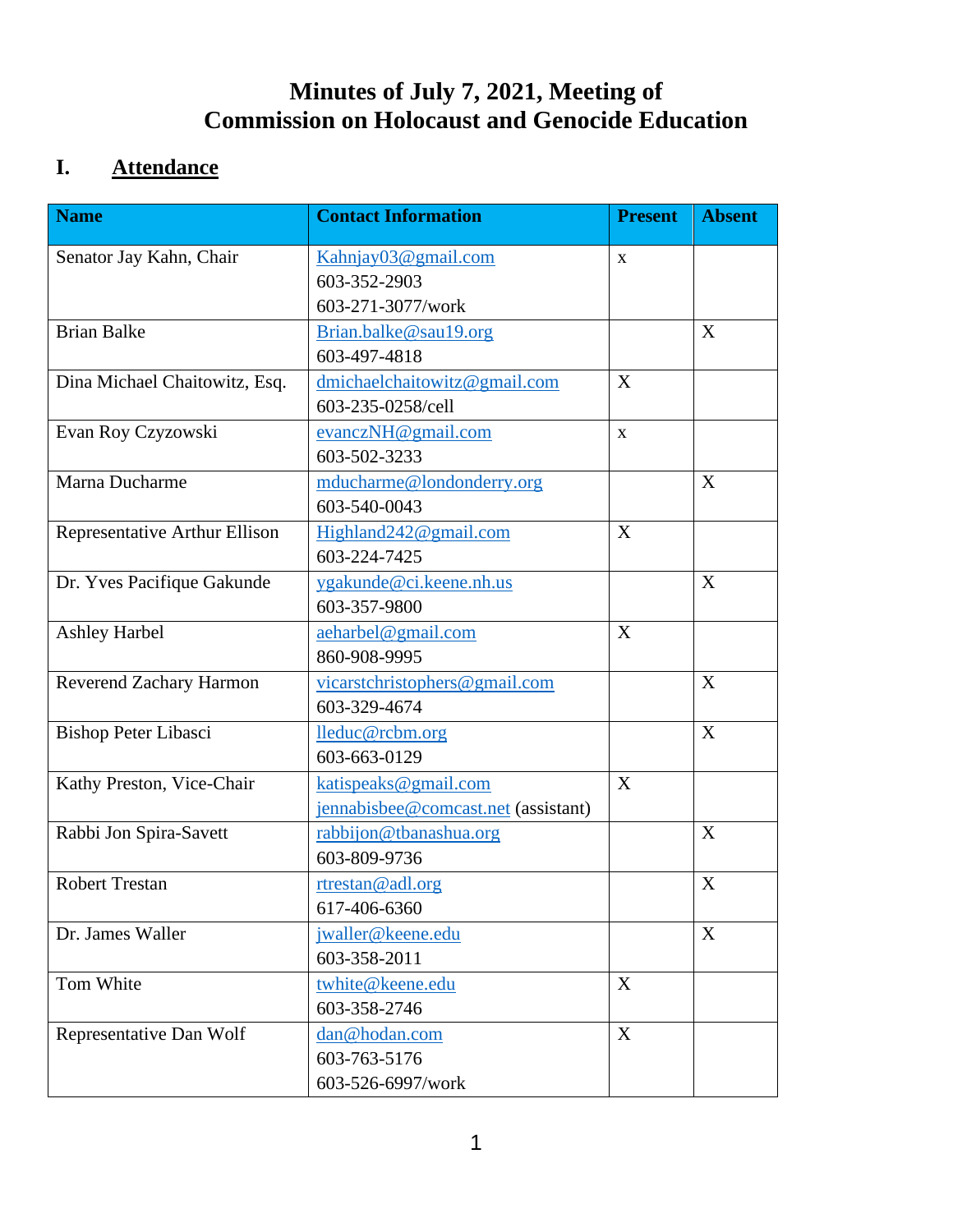### **II. Motions**

| <b>Motion</b>                                                   |  | <b>Failed   Passed   Abstain</b> |
|-----------------------------------------------------------------|--|----------------------------------|
| Motion to accept minutes from June 2021<br>1.<br><b>Meeting</b> |  |                                  |
|                                                                 |  |                                  |

A quorum of Commission members was present at the meeting, and we convened at 1:16 p.m. Dr. Gakunde and Rabbi Spira-Savett listened electronically.

**I. June minutes accepted.** Mr. White moved to accept the minutes of the June 2021 meeting; Ashley Harbel seconded. The minutes were accepted. There was one abstention.

### **II. Proposed Standards.**

The State Board of Education's meeting is on July 8. Ms. Harbel is registered for the meeting. Folks have to register for the meeting if they want to attend: Here is the link to register for the meeting: [https://www.education.nh.gov/who-we-are/state-board-of-education/state-board-m](https://www.education.nh.gov/who-we-are/state-board-of-education/state-board-meetings-and-minutes/2021-state-board-meetings) [eetings-and-minutes/2021-state-board-meetings.](https://www.education.nh.gov/who-we-are/state-board-of-education/state-board-meetings-and-minutes/2021-state-board-meetings) You will get a confirmation from Angela Adams.

Evan Czyzowski reviewed what he understood to be the Board's concerns at its last meeting: (1) the age-appropriateness of Holocaust and genocide education (and how comprehensive the education would be at younger ages); and (2) the location of the course of study. One State Board member expressed concern that if the studies are placed in literature classes, the result might be simply a reading of a book. Please see the minutes of the June 2021 Commission meeting for a further discussion of this State Board meeting.

Senator Kahn reported that the Board (1) considered the issues it discussed at its prior meeting and took a stab at redrafting the standards we had sent to it; (2) will discuss its new draft at the July meeting, and (3) will perhaps vote at its August meeting (probably mid-August).

The draft we sent to the Board is attached as Appendix A; the Board's redraft, dated April 8, 2021, is attached as Appendix B.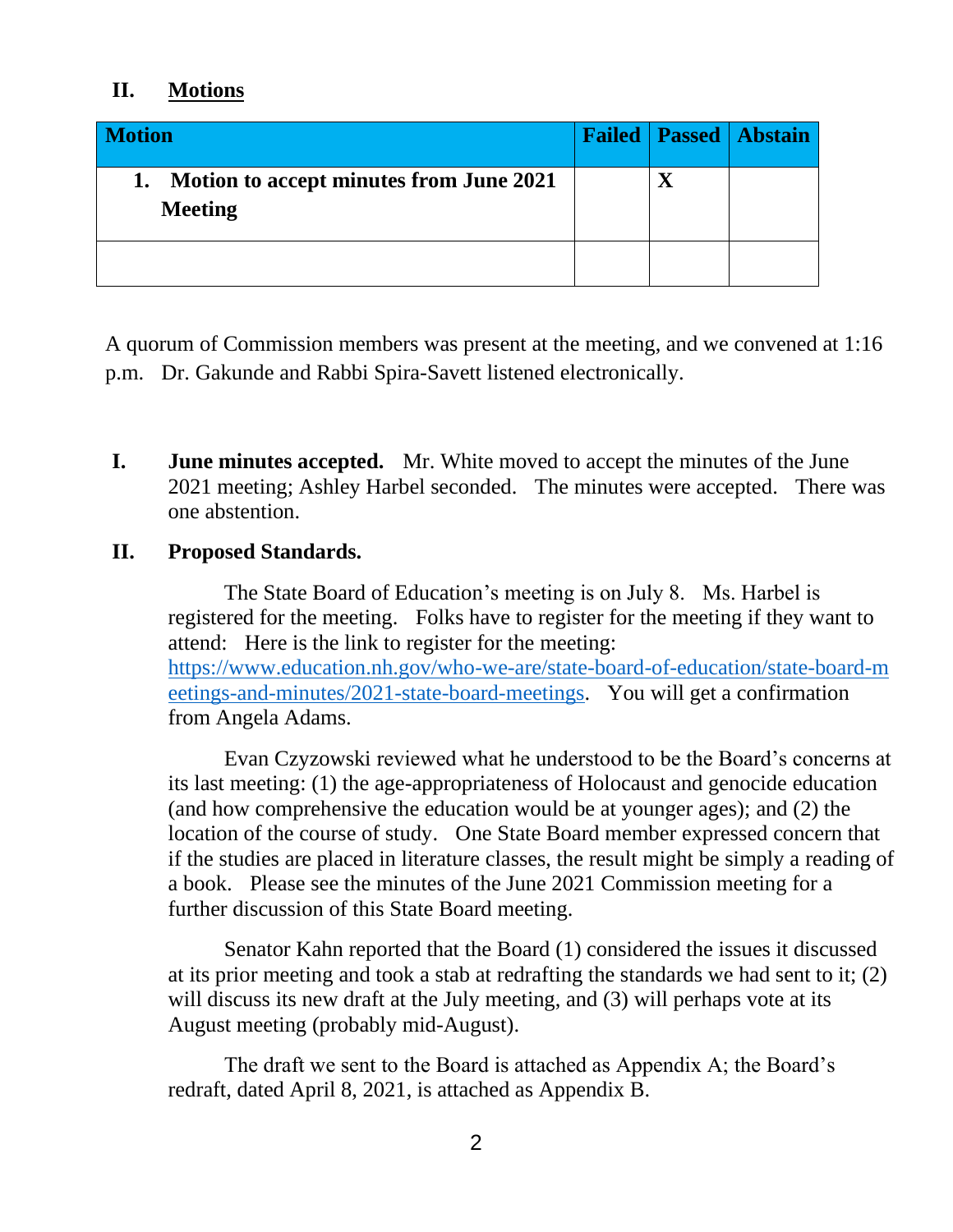#### **1. Definition of genocide.**

We discussed the significance of the Board's new provision  $306.49(a)(1)(b)$ . Does this new provision, by linking the definition of genocide to genocides identified by lawfully constituted courts, preclude teaching about genocides not identified by lawfully constituted courts, for example, the genocide of Native Americans, and the Myanmar and Uyghur genocides? Tom White expressed concern that the Holocaust would not fit within the definition set out in  $(a)(1)(b)$ .

We concluded that because  $306.49(a)(1)(b)$  is prefaced in  $306.49(1)(a)$  by the word "including," genocide remains as defined in 193-E:3-a. Nonetheless, we concluded, we should raise our concern at the July 8 State Board hearing.

We propose to ask the State Board whether any events (and, if so, what events) were intended to be excluded by 306.49(a)(1)(b), and explain the basis for our concern.

#### **2. Grade issues.**

We discussed the changes to the grade(s) by which the education must be implemented. Our draft provided that education must start "not later than  $6<sup>th</sup>$ grade." The Board's April 2021 draft refers variously to "not earlier than  $6<sup>th</sup>$  grade and continuing through grade  $8$ ," "not earlier than  $6<sup>th</sup>$  grade and continuing through grade 12," and, in section 306.49(a), "not later than grade 9."

Accepting the change from "not later than" to "not earlier than," we nonetheless think the language should be "not earlier than 6th grade and continuing to grade 12," and that the language should be consistent throughout the standard to avoid confusion.

#### **3.** "**Across the curriculum as appropriate."**

The State Board scratched the term "and across the curriculum as appropriate." Evan Czyzowski expressed concern that this deletion precludes teaching Holocaust and genocide studies in other subject areas, and, if so, believes this is problematic. The teachers in the group noted that good and meaningful Holocaust and genocide education can happen partly in courses outside of English and Social Studies, for example, in theatre arts or science. We concluded that we should ask the State Board what its concern is, and also share our concern that by omitting this language, schools may be prohibited from teaching the topic partially